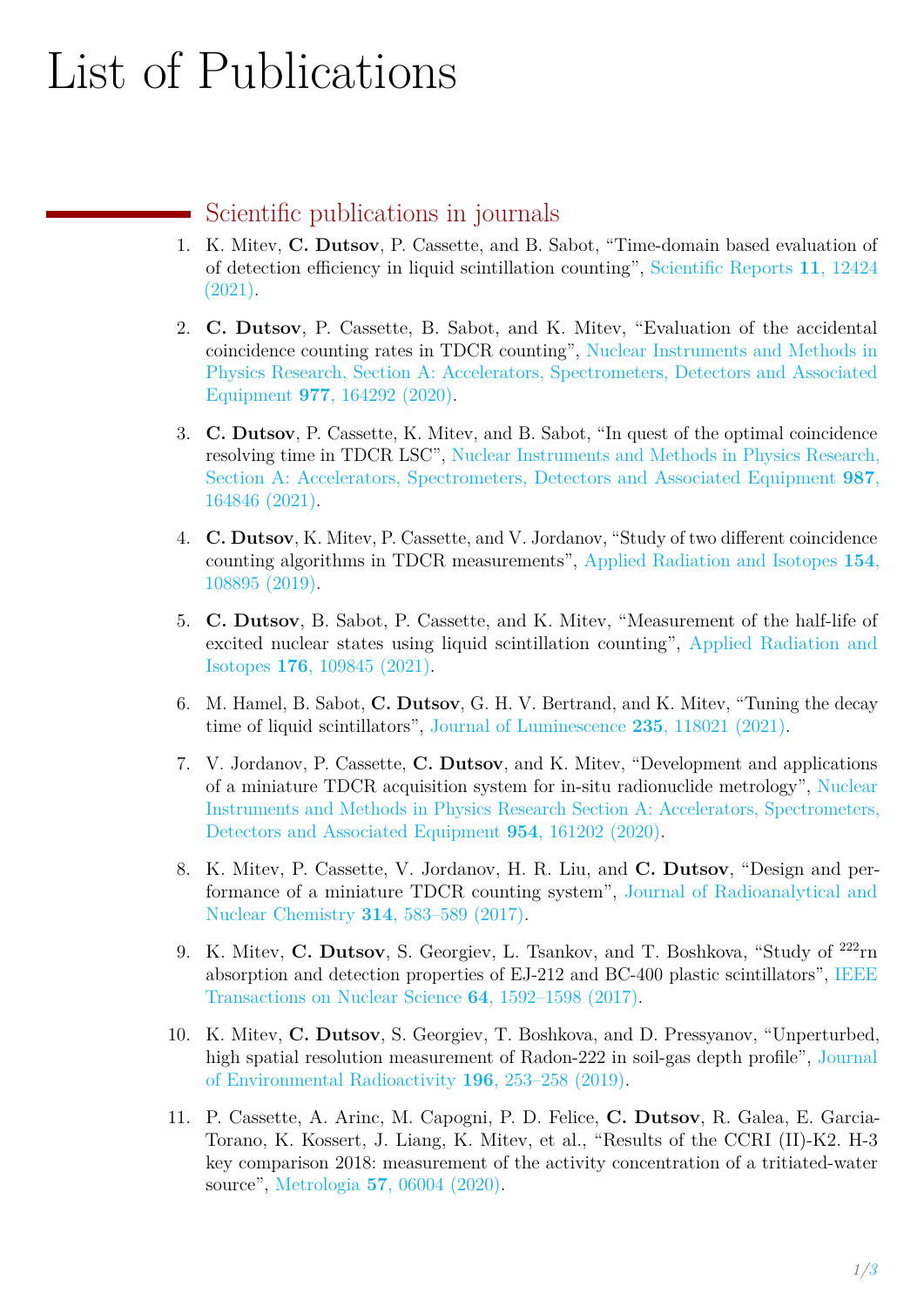- 12. S. Georgiev, K. Mitev, **C. Dutsov**, T. Boshkova, and I. Dimitrova, "Partition coefficients and diffusion lengths of <sup>222</sup>Rn in some polymers at different temperatures", [International Journal of Environmental Research and Public Health](https://doi.org/10.3390/ijerph16224523) **16**, [10.3390/](https://doi.org/10.3390/ijerph16224523) [ijerph16224523](https://doi.org/10.3390/ijerph16224523) (2019).
- 13. K. Mitev, P. Cassette, D. Pressyanov, S. Georgiev, **C. Dutsov**, N. Michielsen, and B. Sabot, "Methods for the experimental study of  $^{220}$ Rn homogeneity in calibration chambers", [Applied Radiation and Isotopes](https://doi.org/10.1016/j.apradiso.2020.109259) **165**, 109259 (2020).
- 14. R. Merín, A. Tarancón, K. Mitev, S. Georgiev, **C. Dutsov**, H. Bagán, and J. F. García, "Evaluation of synthesis conditions for plastic scintillation foils used to measure *α*- and *β*-emitting radionuclides", [Journal of Radioanalytical and Nuclear Chemistry](https://doi.org/10.1007/s10967-018-6341-z) **319**, [135–145 \(2019\).](https://doi.org/10.1007/s10967-018-6341-z)
- 15. E. Pelay, A. Tarancón, K. Mitev, **C. Dutsov**, S. Georgiev, L. Tsankov, and J. F. García, "Synthesis and characterisation of scintillating microspheres made of polystyrene/polycarbonate for <sup>222</sup>Rn measurements", [Journal of Radioanalytical and](https://doi.org/10.1007/s10967-017-5488-3) [Nuclear Chemistry](https://doi.org/10.1007/s10967-017-5488-3) **314**, 637–649 (2017).

### Full-text publications in conference proceedings

- 1. **C. Dutsov**, K. Mitev, and P. Cassette, "Characterization of filters for efficiency variation in TDCR", in [2018 IEEE nuclear science symposium and medical imaging](https://doi.org/10.1109/nssmic.2018.8824752) [conference proceedings \(NSS/MIC\)](https://doi.org/10.1109/nssmic.2018.8824752) (IEEE, 2018), pp. 1–3.
- 2. **C. Dutsov**, M. Mitev, L. Tsankov, and K. Mitev, "Electronic circuits for the high voltage supply and additional sensors for the polyphemus Rn-222 in soil-gas scintillation detector", in [2017 XXVI international scientific conference electronics \(ET\)](https://doi.org/10.1109/et.2017.8124396) (IEEE, 2017), pp. 1–4.
- 3. K. Mitev, V. Jordanov, M. Hamel, **C. Dutsov**, S. Georgiev, and P. Cassette, "Development of a portable scintillation spectrometer with  $\alpha/\beta$  and neutron- $/\gamma$  pulse-shape discrimination capabilities", in [2018 IEEE nuclear science symposium and medical](https://doi.org/10.1109/nssmic.2018.8824692) [imaging conference proceedings \(NSS/MIC\)](https://doi.org/10.1109/nssmic.2018.8824692) (IEEE, 2018), pp. 1–3.
- 4. K. K. Mitev, **C. C. Dutsov**, L. T. Tsankov, S. B. Georgiev, M. G. Mitev, N. M. Markov, and T. H. Todorov, "Design and field tests of scintillation spectrometer for continuous radon in soil-gas monitoring", in [2018 IEEE nuclear science symposium](https://doi.org/10.1109/nssmic.2018.8824288) [and medical imaging conference proceedings \(NSS/MIC\)](https://doi.org/10.1109/nssmic.2018.8824288) (IEEE, 2018), pp. 1–3.
- 5. K. K. Mitev, L. T. Tsankov, M. G. Mitev, **C. C. Dutsov**, S. B. Georgiev, S. T. Kolev, N. M. Markov, and T. H. Todorov, "Design and tests of a detector for Rn-222 in soil-gas measurements based on Rn-222 absorbing scintillating polymers", in [2017](https://doi.org/10.1109/nssmic.2018.8824288) [IEEE nuclear science symposium and medical imaging conference \(NSS/MIC\)](https://doi.org/10.1109/nssmic.2018.8824288) (IEEE, 2017), pp. 1–4.
- 6. M. Mitev, L. Tsankov, **C. Dutsov**, and K. Mitev, "High voltage power supply for photomultipliers with extended functionality", in [2018 IEEE XXVII international](https://doi.org/10.1109/et.2018.8549670) [scientific conference electronics-ET](https://doi.org/10.1109/et.2018.8549670) (IEEE, 2018), pp. 1–4.
- 7. K. Mitev and **C. Dutsov**, "Creation of a TDCR system for primary activity measurements in the Faculty of Physics of Sofia University St. Kliment Ohridski", in [Annual](https://www.phys.uni-sofia.bg/annual/archive/indexJubEdit2.html) [of Sofia University St. Kliment Ohridski, Faculty of Physics, Jubilee Edition,](https://www.phys.uni-sofia.bg/annual/archive/indexJubEdit2.html) Vol. 112, (in Bulgarian) (2018), pp. 73–84.

Participation at conferences & Meetings